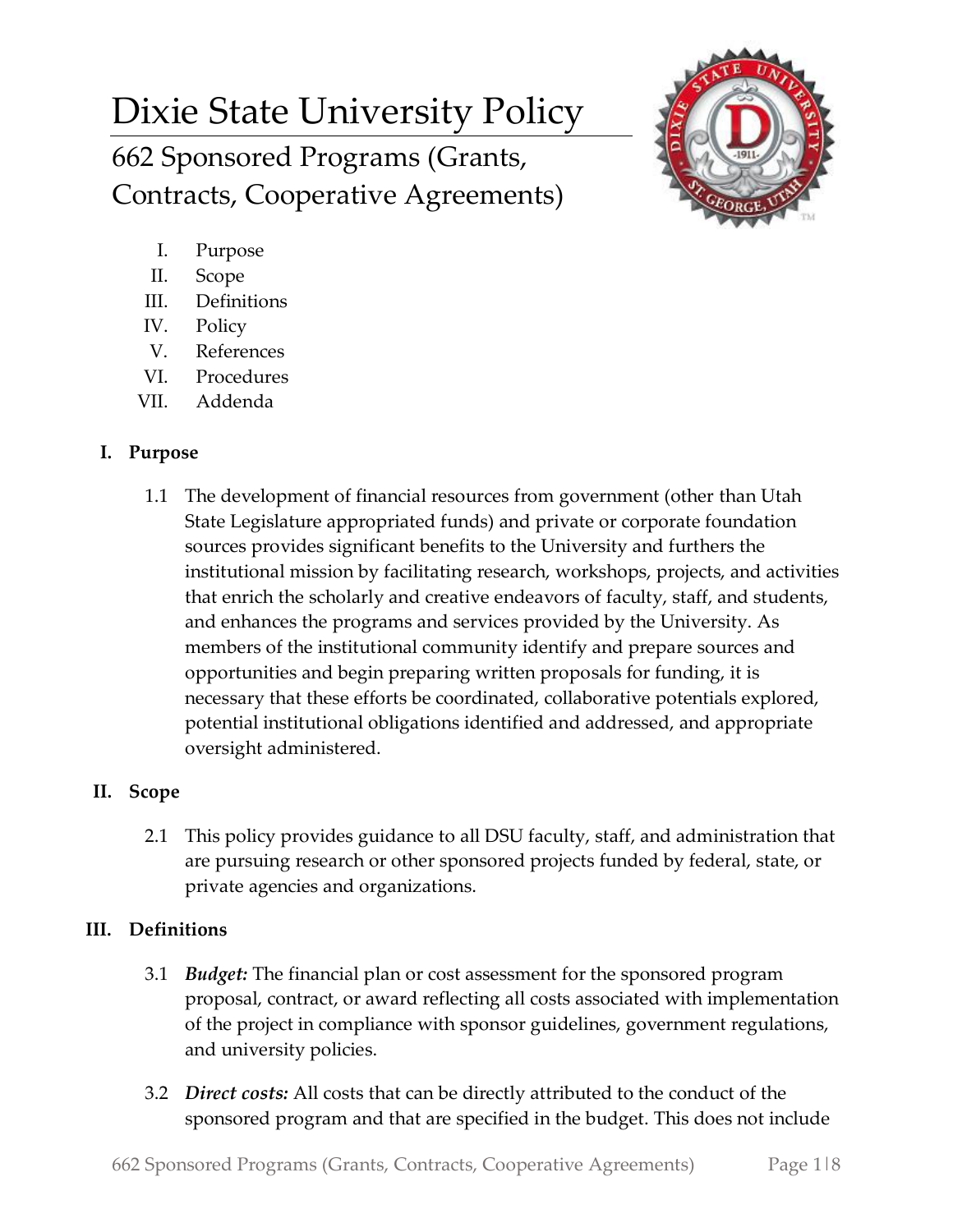Facilities and Administrative costs (indirect costs) or other operating overhead.

- 3.3 *Externally-funded activity:* Any activity, program, or project of the University that is funded from sources external to the institution or funded through awards or agreements (e.g. grants, contracts, cooperative agreements, congressional appropriations, etc.).
- 3.4 *Indirect costs:* Costs incurred by an institution in supporting projects funded by monies or resources from outside sponsors and/or agencies. These costs include, but are not limited to, general and departmental support and use of institutional services such as libraries, laboratories, classroom facilities, computer centers, and utilities. They also include services provided through the offices designated to develop and administer sponsored programs and essential administrative services including: accounting, personnel, payroll, accounts payable, accounts receivable, specialized insurance coverage, compliance and regulatory monitoring, independent audits, and legal services that are related to the administration of sponsored programs.
- 3.5 *Proposal Routing Form:* A routing form required to be completed before all proposals submissions to external funding entities. The form is used to route proposals for on-campus signatures and also serves as the data entry form for the Office of Sponsored Programs.
- 3.6 *Office of Sponsored Programs:* The office of the University designated to provide facilitation and oversight of the Sponsored Program proposal development and submission process.
- 3.7 *Principal investigator (PI):* An individual faculty, staff, student, or administrator (also referred to as the project director) who has primary responsibility for technical compliance, completion of programmatic work, and spending of a sponsor's funds.
- 3.8 *Post-award compliance:* Facilitation to ensure that the terms and conditions of an award are met as dictated by the funding sponsor and other regulatory requirements. Post-award compliance is primarily the responsibility of the principal investigator or project director, with assistance from the Office of Sponsored Programs, University Compliance Services, Finance and Business Services, and Auditing.
- 3.9 *Proposal:* A written description of a request for a sponsored program establishing the need, objectives, projected outcomes, methodology(ies), qualifications of investigator(s), budget plan, and/or any combination of these.
- 3.10 *Sponsored Program:* Contracts, agreements, or gifts to support research,

662 Sponsored Programs (Grants, Contracts, Cooperative Agreements) Page 2|8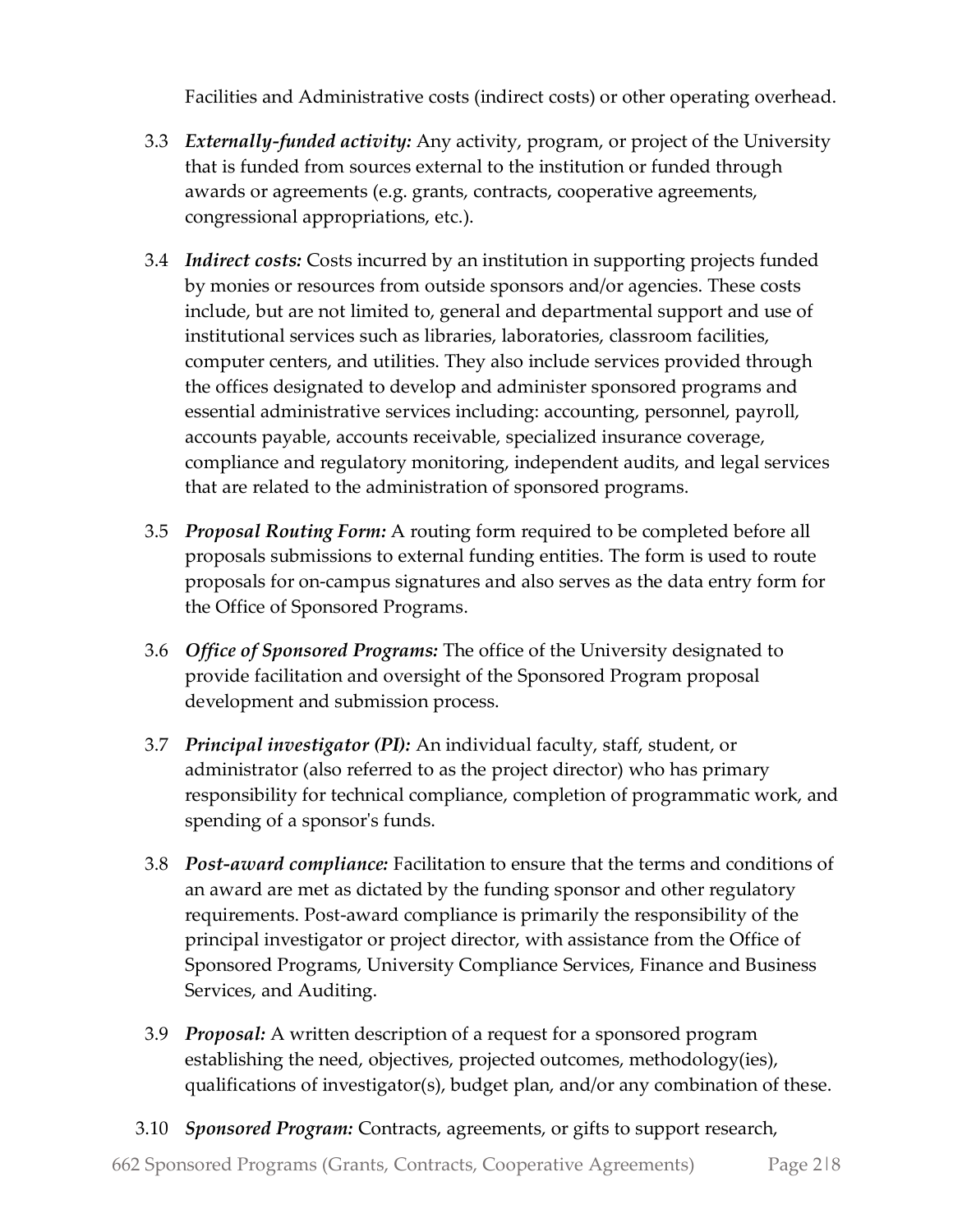scholarly or creative activities; programs of service; or projects involving funds, materials, other forms of compensation, or exchanges of in-kind items or efforts from government and private or corporate foundation sources external to the University (not to include state appropriations, donations from individuals, or donations from corporate entities that are not corporate foundations). Typical funding mechanisms include, but are not limited to: awards, contracts, cooperative agreements, or congressional appropriations, from federal, state, or local government entities, or from private or corporate foundations.

# **IV. Policy**

4.1 All sponsored program proposals from the University shall be coordinated and submitted under the direction of the Office of Sponsored Programs and with the approval of the officer(s) designated by the President to administer sponsored program contracts for the University.

# **V. References**

- 5.1 DSU Policy 149: *Signature Authority/Addendum: Signature Authority for Official University Documents* [\(https://files.dixie.edu/sites/hr/pl/policy/149.docx?Web=1\)](https://files.dixie.edu/sites/hr/pl/policy/149.docx?Web=1)
- 5.2 Board of Regents' Policy R532: *Acceptance and Approval of Grants and Contracts*
- 5.3 Board of Regents' Policy R535: *Reimbursed Overhead*
- 5.4 Board of Regents' Policy R537: *Reimbursed Overhead on State and Local Government Contracts*
- **5.5** Federal Office of Management and Budget 2 CFR § 200 **-** *Uniform Administrative Requirements, Cost Principles, and Audit Requirements for Federal Awards*

#### **VI. Procedures**

#### 6.1 **Pre-Award Activities**

#### 6.1.1 **Administration**

6.1.1.1 The Office of Sponsored Programs is responsible for the oversight, support, coordination, and submission of all sponsored program proposals to advance the programs, activities, and services of the University in accordance with the institutional strategic plan.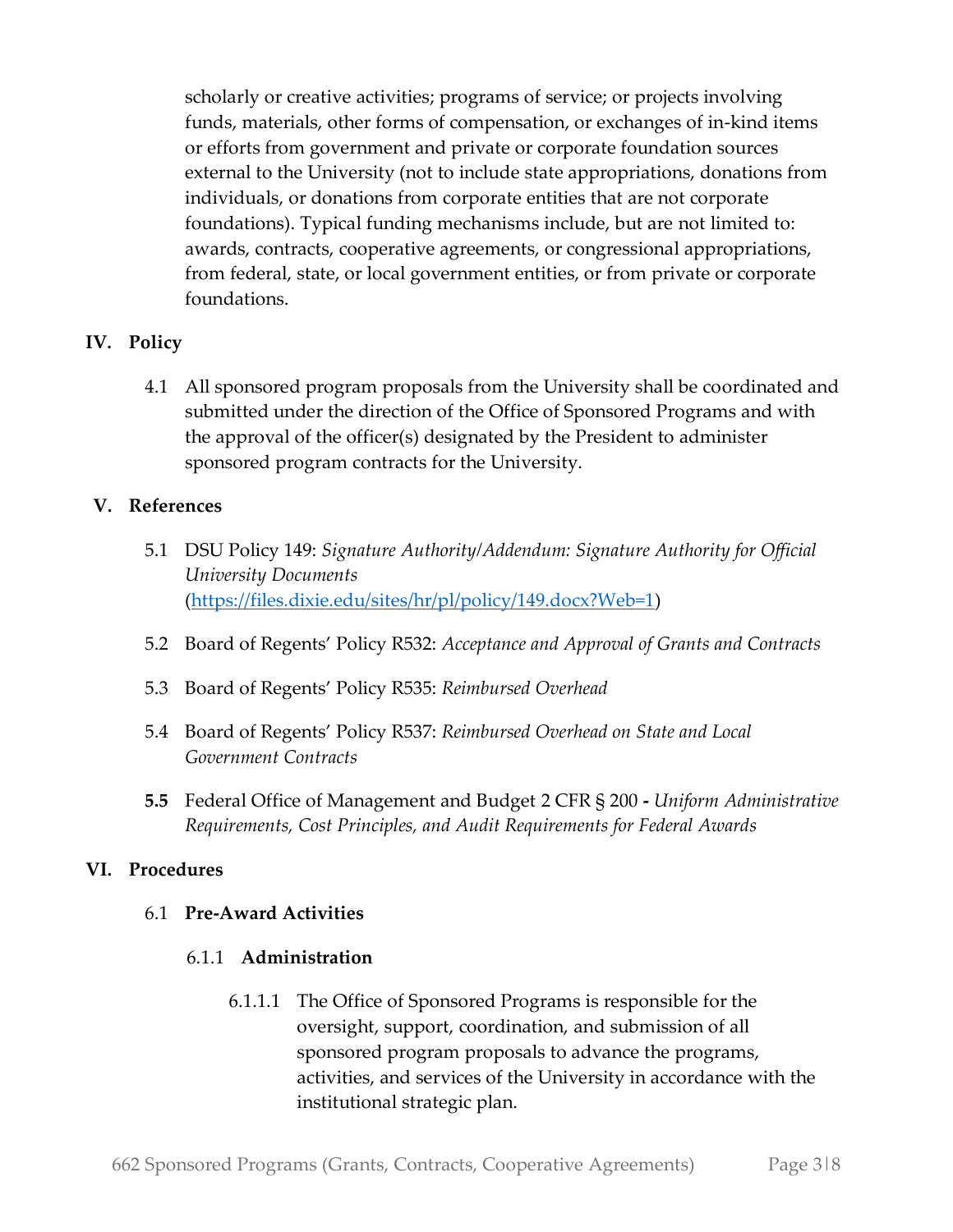# 6.1.2 **Proposal Routing Form**

- 6.1.2.1 A Proposal Routing From should be submitted to the Office of Sponsored Programs before initiation of proposal preparation to avoid disallowed multiple requests from the same funding source. This form must be signed by a department chair and dean or division administrator to indicate preliminary approval.
- 6.1.2.2 If two or more units have submitted a Notification of Intent to submit proposals for the same sponsored program prospect with a limited call for proposals, the following protocol will be used:
	- 6.1.2.2.1 Collaboration among campus units is usually the first and foremost objective.
	- 6.1.2.2.2 If necessary, the following criteria may be used to determine the proposal to be submitted by the University:
		- 6.1.2.2.2.1 The greatest potential for campus impact;
		- 6.1.2.2.2.2 The best alignment with the University's mission and strategic plan(s);
		- 6.1.2.2.2.3 The unit that first submitted their Notification of Intent;
		- 6.1.2.2.2.4 The best alignment with the giving interests of the organization to be solicited; or
		- 6.1.2.2.2.5 In the case of private or corporate foundations, personal connection with officers of the organization being solicited.
- 6.1.2.3 In the case of a disagreement on which unit will take the proposal lead or be allowed to submit a proposal, the Director of Sponsored Programs will negotiate progressively as needed with the involved parties, respective departmental chairs or directors, deans, or division administrators to negotiate a resolution. If necessary, direction from DSU approving councils may be requested to make a final decision.

# 6.1.3 **Sponsored Program Proposal Writing**

6.1.3.1 The Office of Sponsored Programs will provide assistance with proposal writing, editing, review and recommendations for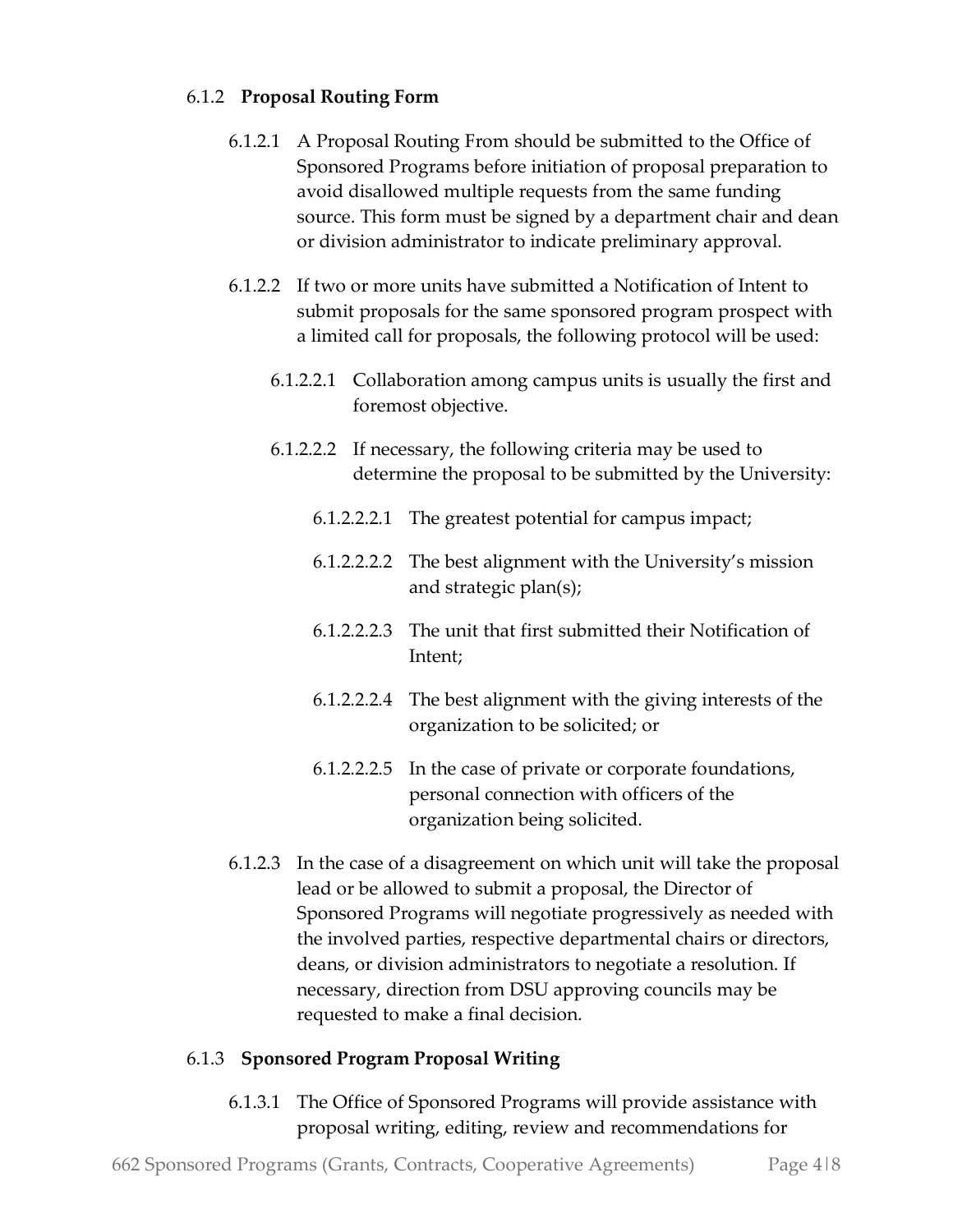improvements, review and assistance with budget preparation, and/or preparation of time-line charts, other charts and graphs, preparation of forms, etc.

6.1.3.2 Faculty and staff of the University who participate in sponsored program proposal- writing activities may be eligible for reassigned time or compensatory stipends with approval of their respective dean or division administrator and in alignment with other related university work policies.

# 6.1.4 **Proposal Review and Approval**

- 6.1.4.1 All proposals for externally funded projects that will be conducted under the auspices of the institution must undergo administrative review prior to submission by the following:
	- 6.1.4.1.1 The Office of Sponsored Programs
	- 6.1.4.1.2 Department chair and/or unit division director of the project investigator/director and the dean or senior administrative officer of the project investigator/director;
	- 6.1.4.1.3 Vice President of the project investigator/director and the Vice President of Administrative Services for requests of more than \$50,000, or which involve more than \$10,000 in matching funds or institutional commitments, or proposals that involve more than one administrative division of the University.
- 6.1.4.2 All projects involving use of humans as subjects of research must be submitted for special institutional review and approval from the DSU IRB Board. Generally, grant sponsors expect that this review process will be completed and institutional approval obtained prior to submission of a proposal.
- 6.1.4.3 All projects involving animal research must obtain approval through an appropriately established Animal Care and Use Committee.
- 6.1.4.4 Proposals for sponsored programs will attempt to recapture the maximum amount of indirect costs allowable within the sponsored program and/or according to negotiated agreements with sponsoring entities. (*Board of Regents Policy 532 & 537*)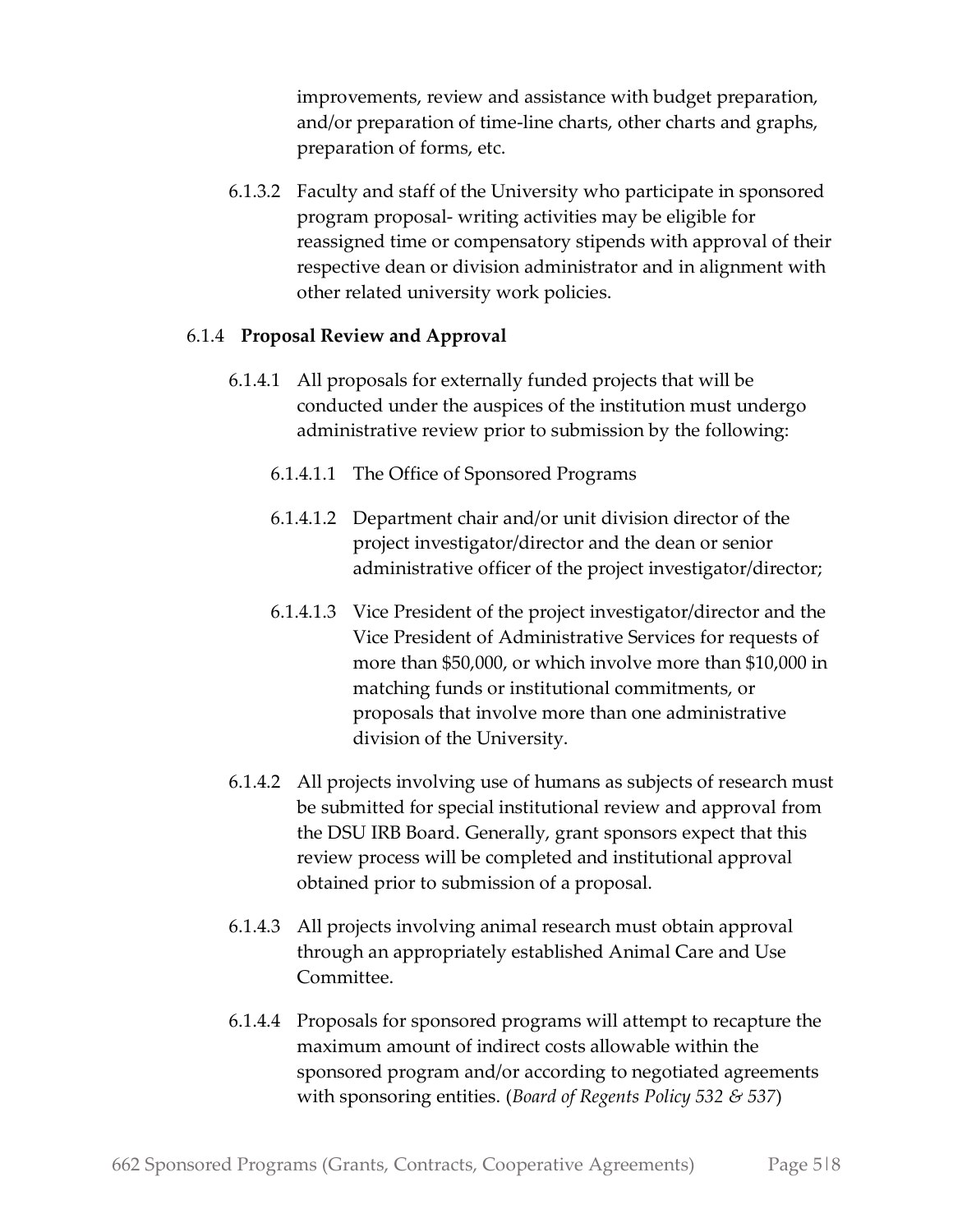- 6.1.4.5 The University's designated authorizing official must sign all sponsored program proposals in a timely manner so that the proposal may be submitted prior to the sponsor's deadline.
- 6.1.4.6 A summary of all sponsored program proposals in process and submissions will be presented to the University Council, the University's Board of Trustees, and various other interested or responsible parties on campus upon request. A summary of sponsored program proposals exceeding \$500,000 will be submitted to the Utah State Board of Regents in accordance with Regents' policy.

# 6.2 **Post-Award Activities**

# 6.2.1 **Acceptance**

- 6.2.1.1 The Vice President of Academic Affairs (or officer designated) shall review and accept all contracts for university sponsored programs and will ensure that such are in the best interest of the University, and that they comply with university and Utah State Board of Regents policies.
- 6.2.1.2 The University is obligated to conform and comply with all relevant federal and state statutes and regulations and all directives issued by the Board of Regents, Board of Trustees and Office of the President in the administration of Sponsored Programs and externally-funded activities. In order to meet these obligations, only specific individuals, authorized by the President and/or by university policy to act on behalf of the University, may accept awards from federal, state, or local government entities, or from private or corporate foundations or agencies.
- 6.2.1.3 Prior to acceptance of external funding or awards that are in excess of \$500,000, approval by the Utah State Board of Regents must be received. (See Board of Regents' Policy R532: Acceptance and Approval of Grants and Contracts).

# 6.2.2 **Administration**

6.2.2.1 The Principle Investigator (PI) of each sponsored program is responsible for post award compliance in conjunction with the Office of Sponsored Programs, University General Counsel, Business Services, and Internal Auditing.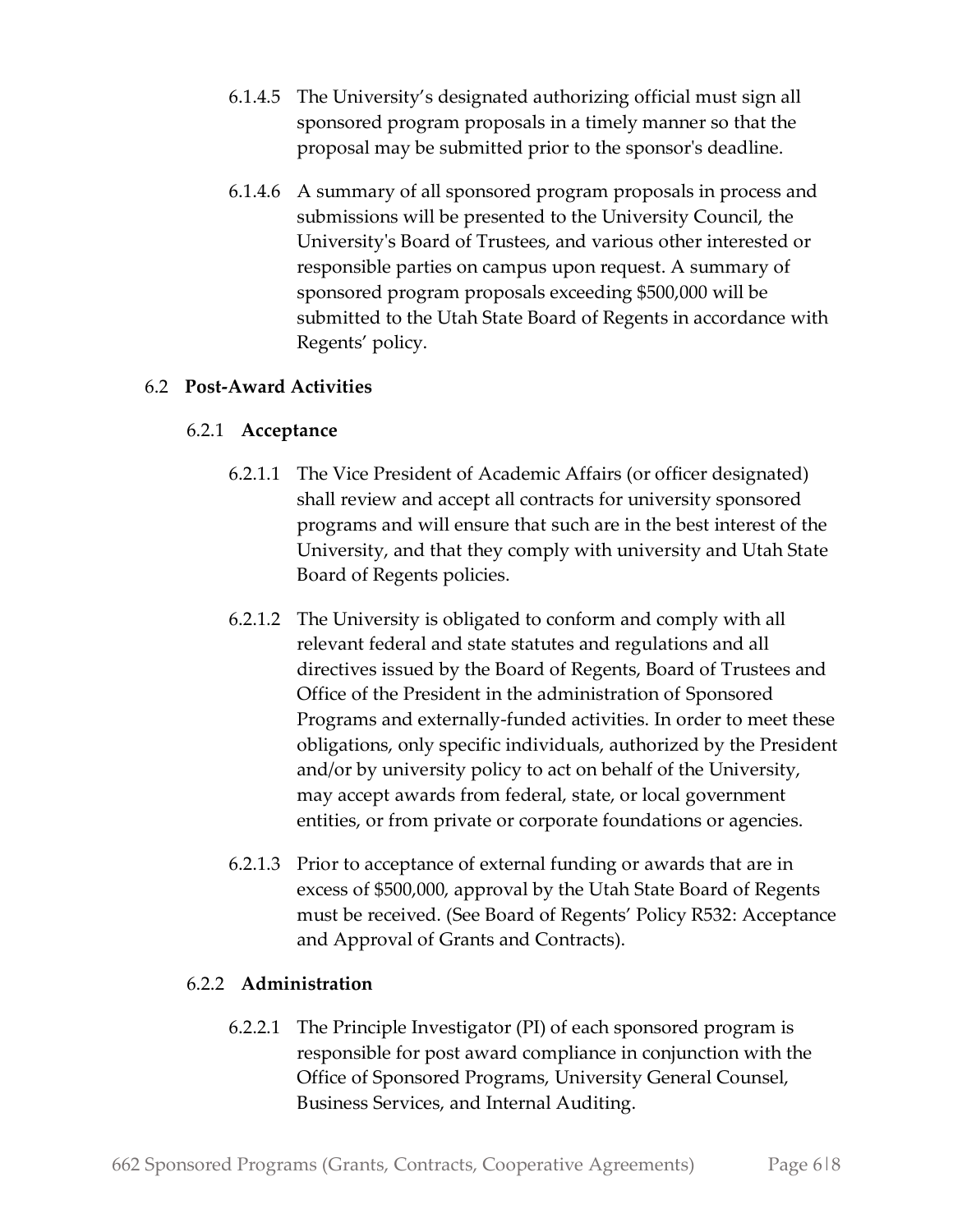- 6.2.2.2 The University is the contracting agency subject to audit and review by sponsors and agencies and is therefore, responsible for the proper expenditure of funds and submission of timely and accurate financial reports.
- 6.2.2.3 All Sponsored Program expenditures must be in compliance with federal, state, and local government laws, rules, and regulations, as well as Utah State Board of Regents and university policies and procedures. When there is a variance between any sponsor or agency and university guidelines or laws, the most restrictive guideline or law shall govern.
- 6.2.2.4 All external funds awarded to entities of the University or by subcontract to non- university entities will undergo administrative review upon award and throughout the funding cycle as follows:
	- 6.2.2.4.1 The department chair(s), dean(s), or unit division director(s) will be responsible to ensure that expenditures of external funds are aligned with the funded activities, that reports are submitted in a timely manner, and that awardees meet the terms, conditions, objectives, and/or expectations set forth in the written proposal and/or contract of the awarding organization.
	- 6.2.2.4.2 The Office of Sponsored Programs will be responsible to facilitate compliance with contractual obligations of awards by conducting initial sponsored program orientations with project director(s), providing ongoing consultation as needed, and by reviewing sponsored program activities, records, and reports to ensure compliance with relevant laws, policies, and standards.
	- 6.2.2.4.3 Changes in the project's budget shall be reviewed by the Office of Sponsored Programs and may also require prior approval of the funding source and/or approval of the Vice President of Academic Affairs (or officer designated).

#### **VII. Addenda – N/A**

Policy Owner: VP of Academic Affairs Policy Steward: Office of Sponsored Programs